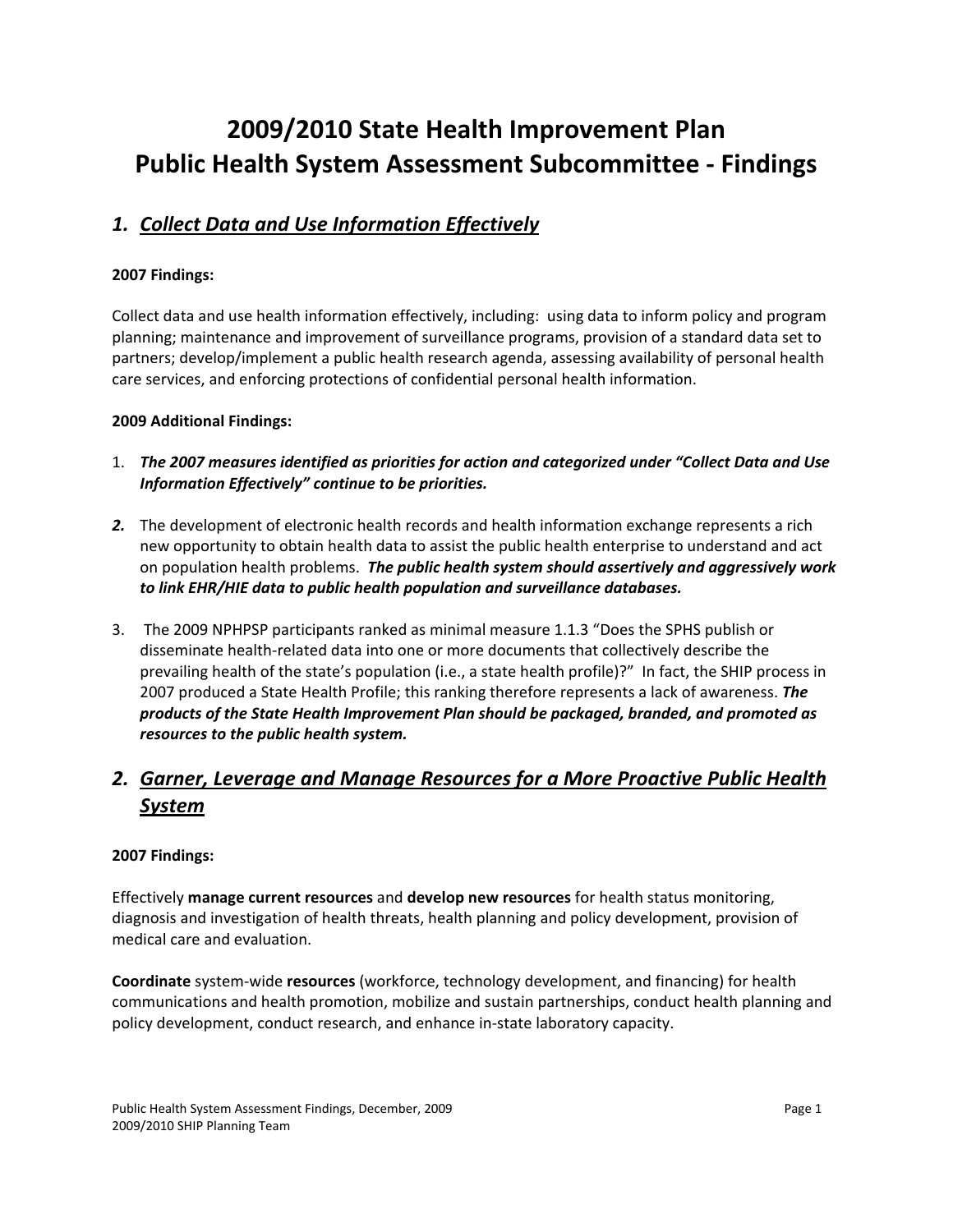#### **2009 Additional Findings:**

- 1. *The 2007 measures identified as priorities for action and categorized under "Garner, leverage and manage resources for a more proactive public health system" continue to be priorities.*
- **2.** *Additional priorities from 2009 System Assessment (Unduplicated Measures Ranked Minimal or No Activity)*Effectively manage the allocation of current resources and develop new resources to support health communication, education and promotion, partnership sustainability and workforce development
- 3. While the public health system provides personal health care services, generally, public health departments do not. *Management and allocation of resources to personal health care services for traditional governmental public health should be understood as speaking to traditional public health's role in assuring the provision of health care services.*
- 4. *Coordination of the provision of personal health care services should be added as a priority;* improved health outcomes can be achieved if public health promotes and provides coordination among primary care, hospitals and public health services to people in Illinois through models such as primary care case management and medical homes systems. This is more important as health care reform moves forward.
- *5. Assuring or providing personal health care services, and coordinating such services, must be understood to include behavioral health care/community mental health services.*

### *3. Integrate State and Local Action*

#### **2007 Findings:**

**Integrate** state and local efforts on surveillance programs, partnerships, data-driven policy and program development, evaluation and research findings. **Provide assistance, consultation and skill building** to local communities and partners on interpreting epidemiologic findings, community health and access to care partnership development, integrated planning and using research.

#### **2009 Additional Findings:**

- 1. *The 2007 measures identified as priorities for action and categorized under "Integrate State and Local Resources" continue to be priorities.*
- 2. *Enabling partners to develop skills to improve community and personal health and assisting partners to develop effective health communication, health education, and health promotion strategies (Measures 3.2.1 and 3.2.3) are components of successfully implementing the coordinated systems of care* described in the previous section.
- Public Health System Assessment Findings, December, 2009 Page 2 2009/2010 SHIP Planning Team 3. *Improving data, data integration and access to data (5.4.5) are the necessary foundation for the success/achievement/improvement represented by these findings and is therefore a core and*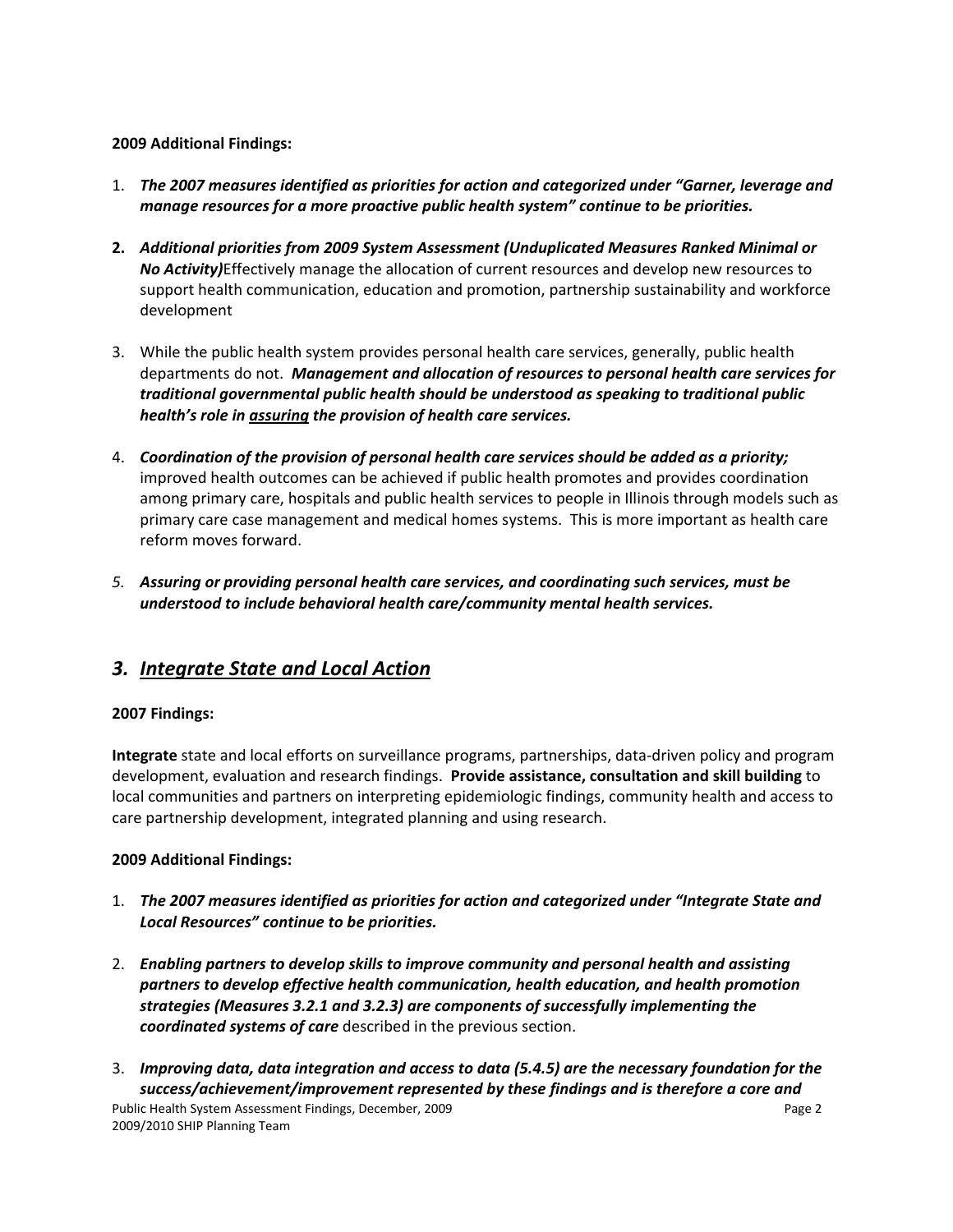*primary finding of this assessment.* This becomes even more critical in light of the expected transition to electronic medical records and health information exchange.

4. In 2009, measure 8.2.2 **assist local public health systems with workforce development** was ranked as having minimal activity. Given the transition of the health care system to electronic medical records and health information exchange, a special focus should be placed on **ensuring that the workforce receives the training and skills development necessary for the successful transition to electronic health records.**

### *4. Continuously Improve the Quality of the Public Health System*

#### **2009 Additional Findings:**

Conduct evaluations and use the results to improve personal and population based health services, including health communications/health promotion interventions, partnership development, health policies, and regulatory enforcement. Establish and use public health system performance standards. Use incentives and education to promote compliance with laws and regulations. Assign responsibility for monitoring the health care delivery system to a single entity.

- 1. *The 2007 measures identified as priorities for action and categorized under "continuously improve the quality of the public health system" continue to be priorities.*
- 2. The 2009 Public Health Performance Standards Assessment process found that ten<sup>i</sup> measures in the category of reviewing, managing and improving performance as having "no activity" or "minimal activity." *Systematic and organized quality improvement is occurring only in a limited fashion.*
- 3. It is critical to use data and evaluation to manage and improve the quality of public health services *and the public health system.*
- *4. The education, skills, training, and practical experience of the workforce are key to ensuring systematic application of continuous quality improvement.*

### *5. Infuse Cultural Competency throughout the System*

#### **2007 Findings:**

Develop the cultural competency of the public health and personal health care workforce, and deliver culturally and linguistically appropriate health education/health promotion interventions. Ensure that administrative processes are customer centered.

#### **2009 Additional Findings:**

1. *The 2007 measures identified as priorities for action and categorized under "infuse cultural competency throughout the system" continue to be priorities.*